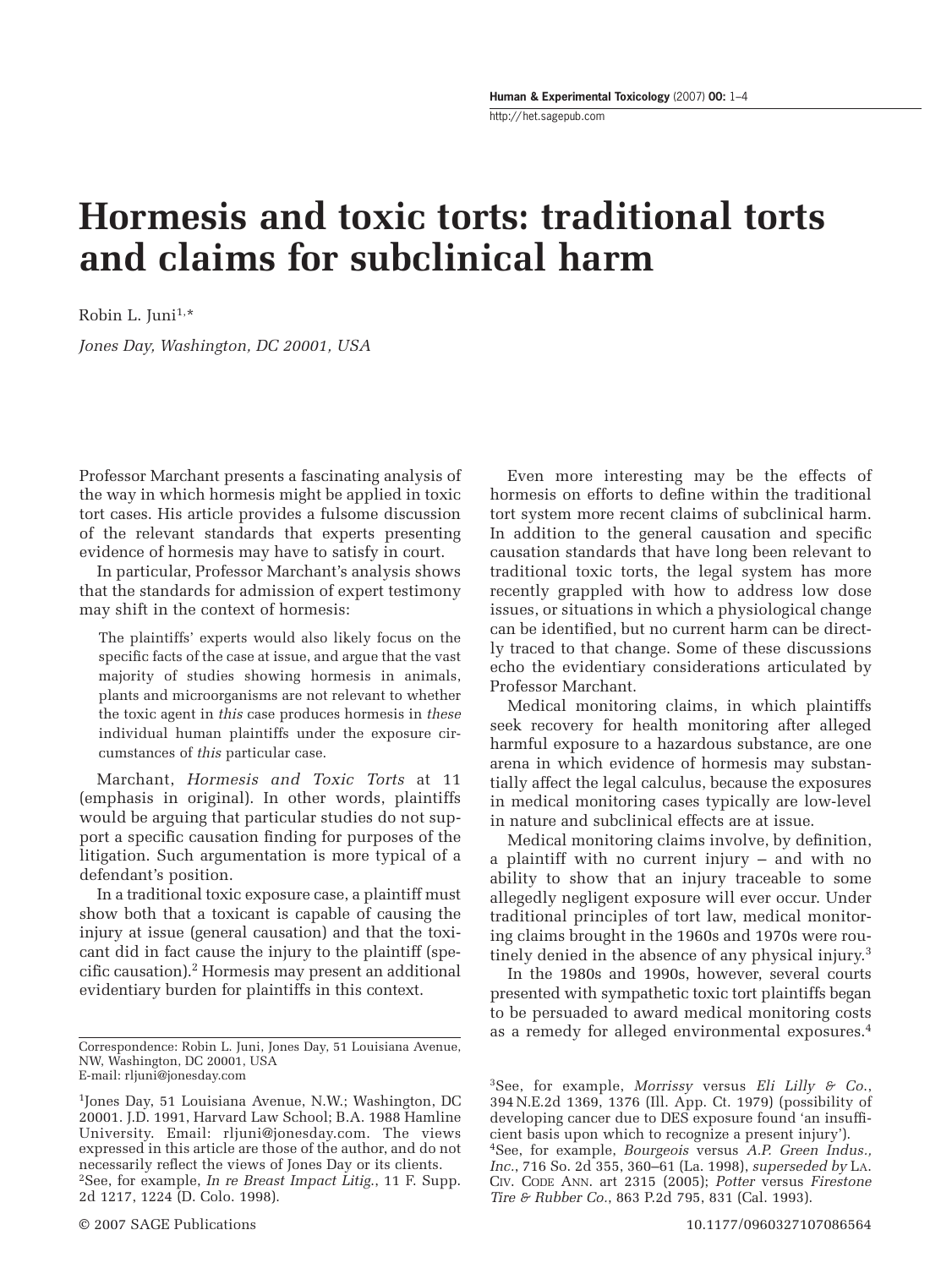Indeed, the first six state supreme courts to address the issue found that medical monitoring costs could be awarded to any plaintiff who had shown exposure to a harmful substance and an 'increased risk' of harm.5 Several of these courts further recognized medical monitoring as an independent cause of action, substantially expanding its original role as remedial relief for a properly pled and proven negligence claim.<sup>6</sup>

The formulation provided by the Pennsylvania Supreme Court in *Redland Soccer Club* versus *Department of the Army* is typical:

[A] plaintiff must prove the following elements to prevail on a common law claim for medical monitoring: (1) exposure greater than normal background levels; (2) to a proven hazardous substance; (3) caused by the defendant's negligence; (4) as a proximate result of the exposure, plaintiff has a significantly increased risk of contracting a serious latent disease; (5) a monitoring procedure exists that makes the early detection of the disease possible; (6) the prescribed monitoring regime is different from that normally recommended in the absence of the exposure; and (7) the prescribed monitoring regime is reasonably necessary according to contemporary scientific principles. Proof of these elements will naturally require expert testimony.<sup>7</sup>

The language used by the *Redland Soccer Club* court – discussing a 'common law claim' under which 'elements' must be proven – illustrates the manner in which courts began to accept medical

monitoring as a 'claim,' while ostensibly maintaining a direct connection between that claim and the 'elements' of exposure and negligence providing a basis for the claim. Under these standards, a court may award medical monitoring costs so long as some expert testimony supports an 'increased risk' of harm, even if the exposure is only marginally above 'background' levels, and may not ever result in physical disease.

Independent medical monitoring claims thus may substantially lower the threshold of compensable exposure (anything above 'background', with no requirement of any adverse effect), while simultaneously encouraging courts to apply less rigor to a plaintiff's negligence showing, since negligence is merely one of the 'elements' of the medical monitoring claim, rather than the foundational tort for which medical monitoring may be one remedy. Some decisions have confused the situation by using the terms 'remedy,' 'claim' and 'cause of action' interchangeably.8

'Lumping' the negligence showing in with the medical monitoring claim may, indeed, have adverse medical consequences, because the court has no defined phase at which to evaluate medical alternatives proposed and to award a remedy tailored to specific plaintiff needs.<sup>9</sup> When evidence of harm is already marginal, $10$  hormetic evidence may substantially affect the outcome of these sorts of cases.

Some courts have rejected medical monitoring claims as inconsistent with traditional tort principles. Among other things, defendants have shown that medical monitoring claims are a new back door for old-style 'increased risk' claims. Such increased risk of disease claims seek recovery for the present

 $\overline{2}$ 

<sup>5</sup>*Ayers* versus *Jackson Twp.*, 525 A.2d 287, 311–12 (N.J. 1987); *Hansen* versus *Mt. Fuel Supply Co*., 858 P.2d 970, 979 (Utah 1993); *Potter*, 863 P.2d at 823, 824–25 (Cal. 1993); *Redland Soccer Club, Inc.* versus *Dep't of Army*, 696 A.2d 137, 145–46 (Pa. 1997); *Bourgeois*, 716 So. 2d at 360–61; *Bower* versus *Westinghouse Elec. Corp*., 522 S.E.2d 424, 426, 432–33 (W. Va. 1999). The New Jersey Supreme Court has subsequently amended the *Ayers* holding to require physical injury. *Theer* versus *Philip Carey Co*., 628 A.2d 724, 733 (N.J. 1993) ('[M]edical surveillance damages are not available for plaintiffs who have not experienced direct and hence discrete exposure to a toxic substance and who have not suffered an injury or condition resulting from that exposure and whose risk of cancer cannot be limited and related specifically and tangibly to that exposure.').

<sup>6</sup>See, for example, *Redland Soccer Club*, 696 A.2d at 145–46; *Hansen*, 858 P.2d at 979; *In re Paoli R.R. Yard PCB Litig.*, 916 F.2d 829, 849 (3d Cir. 1990). *Cf. Friends For All Children* versus *Lockheed Aircraft Corp.*, 746 F.2d 816 (D.C. Cir. 1984) (originally recognizing concept of medical monitoring as relief for evacuated Vietnamese orphans who suffered aircraft cabin decompression and crash).

<sup>7</sup>*Redland Soccer Club*, 696 A.2d at 145–46 (footnote omitted).

<sup>8</sup>See, for example, *Bower*, 522 S.E.2d at 428–29.

<sup>9</sup>Considering medical monitoring to be a remedy, a New Jersey court in 2005 thus recognized the limits of the doctrine, evaluated the relevant facts, and refused to extend medical monitoring to a proposed class of Vioxx users who sought EKGs to determine if they had experienced an unrecognized myocardial infarction or other unrecognized injury. *See Sinclair versus Merck & Co.*, No. ATL-L-3771-04-MT, 2005 WL 1278364, at \*7–8 (N.J. Super. Ct. Law Div. May 19, 2005) ('[B]ecause medical monitoring is a remedy that 'is not easily invoked,' this Court declines to find the New Jersey Supreme Court would extend medical monitoring to the proposed class in this particular situation.') (footnote and citations omitted).

<sup>10</sup>See, for example, Jamie A. Grodsky, *Genetics and Environmental Law: Redefining Public Health*, 93 Cal. L. Rev. 171, 234 (noting, for example, that '[t]here are many barriers to treating gene expression changes as adverse effects,' not least because 'not all changes in gene expression imply toxicity").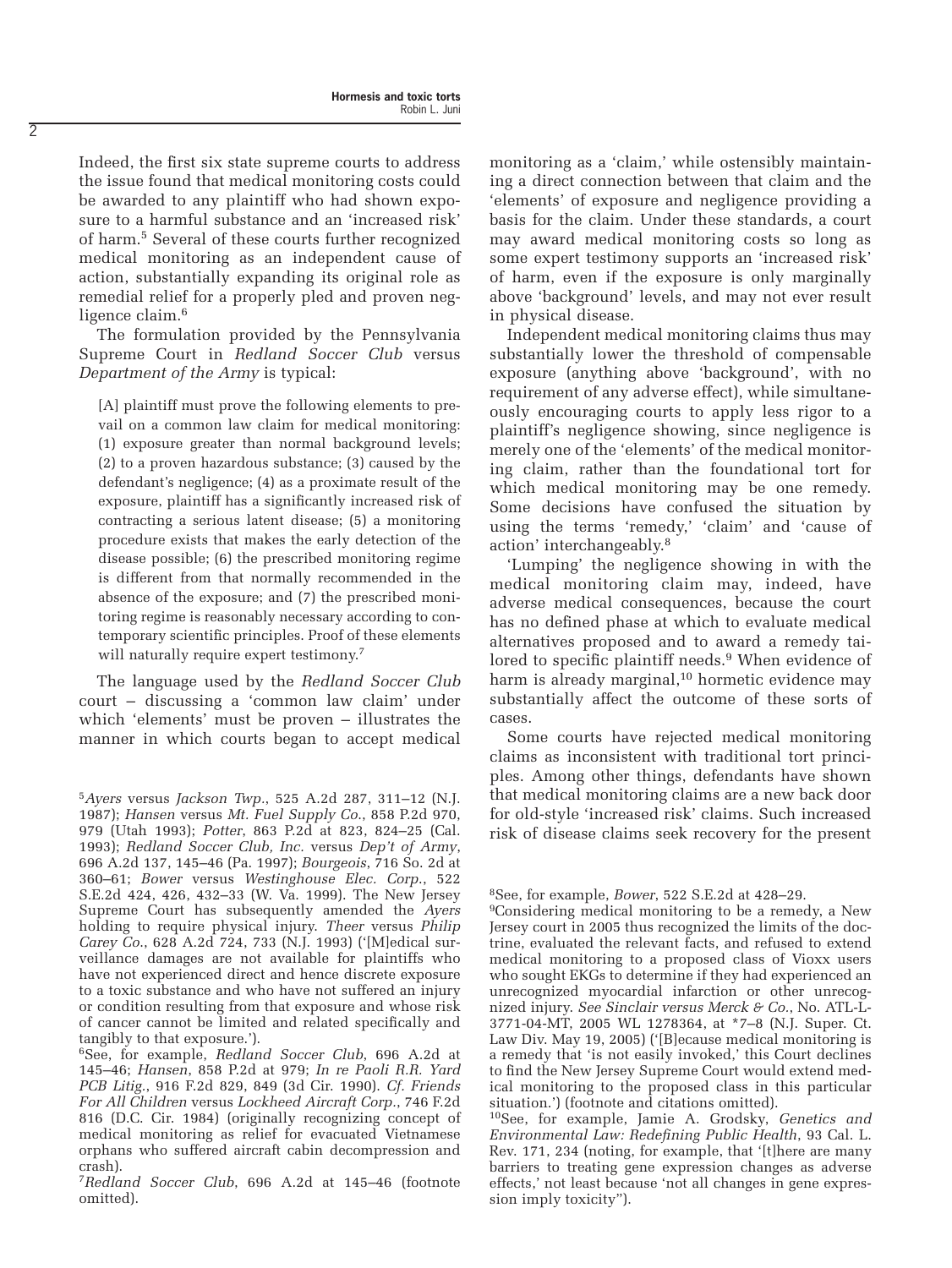value of future physical harms based on the possibility that plaintiffs may develop certain diseases in the future. Such claims have been widely rejected as speculative, $11$  and even courts permitting the claims have required plaintiffs to prove that their chances of getting the disease are greater than 50%, or more likely than not.<sup>12</sup>

Likewise, medical monitoring claims may be shown to be a new version of 'fear of disease' claims, which courts have allowed only under far more exacting standards than those articulated by cases in which medical monitoring claims have more recently been accepted. Fear of disease claims typically seek recovery for a plaintiff's present fear about his or her future well being, based on the tort of negligent infliction of emotional distress. Most jurisdictions allow recovery for fear of disease, but require that the plaintiff have suffered a present physical injury or impact.13 Courts have stated that the rationale for requiring physical injury or impact is to 'guarantee the genuineness' of the claim.14

Accordingly, some courts have relied on fear of disease and related precedent to reject medical

<sup>11</sup>*Eagle-Picher Indus., Inc*. versus *Cox*, 481 So. 2d 517, 521, 525 (Fla. Dist. Ct. App. 1985) (rejecting claim for increased risk of cancer damages in asbestos case where plaintiff had asbestosis and stating that '[w]e have come to our decision that any recovery for cancer damages must await the actuality of cancer...' and that 'public policy requires that the resources available for those persons who do contract cancer not be awarded to those whose exposure to asbestos has merely increased their risk of contracting cancer in the future'). *See also* James A. Henderson, Jr. & Aaron D. Twerski, *Asbestos Litigation Gone Mad: Exposure-Based Recovery for Increased Risk, Mental Distress, and Medical Monitoring*, 53 S.C. L. REV. 815, 822 (2002) ('Courts that have abolished the singleaction rule have flatly rejected claims based on increased risk.').

12See, for example, *Hagerty* versus *L & L Marine Servs., Inc.*, 788 F.2d 315, 319 (5th Cir. 1986) (holding that in accord with 'other courts ... a plaintiff can recover only where he can show that the toxic exposure more probably than not *will* lead to cancer') (citing several cases adopting the 'greater than fifty percent' rule) (emphasis in original). 13See, for example, *Eagle-Picher Indus.*, 481 So. 2d at 528 ('The physical injury requirement is consistent with Florida law, necessary and fair.... Imposing a requirement that there be a physical injury as a predicate to recovery for mental distress arising from a fear of cancer is not an arbitrary act.') (footnotes omitted); *Rustvold* versus *Taylor*, 14 P.3d 675, 680–81 (Or. Ct. App. 2000) (rejecting plaintiff's negligence claim for emotional-distress damages based on her fear of contracting Hepatitis B or HIV where plaintiff's physical injuries had nothing to do with her claimed emotional distress).

14See, example, *Eagle-Picher Indus.*, 481 So. 2d at 529 ('[T]he physical injury requirement will insure that the claims permitted are only the most genuine.').

monitoring claims.15 Other courts similarly have recognized that medical monitoring costs are most appropriately considered, if at all, as a remedy, based on traditional principles of tort law.

For example, the Sixth Circuit recently noted that it viewed medical monitoring as a remedy for a tort action and not an independent claim, explaining that '[i]nstead of 'the injury in an enhanced risk claim [being] the anticipated harm itself' and '[t]he injury in a medical monitoring claim [being] the cost of the medical care that will, one hopes, detect that injury' we think it more accurate to find the increased risk of future harm is the injury in both types of cases. The difference lies in the remedy sought by the plaintiff.'<sup>16</sup>

The Michigan Supreme Court provided an even more detailed discussion, concluding:

Plaintiffs advance their [medical monitoring] claim as if it satisfies the traditional requirements of a negligence action in Michigan. In reality, plaintiffs propose a transformation in tort law that will require the courts of this state – in this case and the thousands that would inevitably follow – to make decisions that are more characteristic of those made in the legislative, executive, and administrative processes. . . . [W]e are not prepared to acquiesce in this transformation.<sup>17</sup>

Rather, the Michigan court found, a plaintiff asserting a claim for a court-supervised medical monitoring fund for 'equitable' relief must first establish a valid cause of action, based on a present physical injury: 'It is a *present* injury, not fear of an injury in the future, that gives rise to a cause of action under negligence theory.'18

The U.S. Supreme Court has endorsed a similar analysis outside the common law tort context, reversing a ruling that allowed an exposed – but uninjured – asbestos plaintiff to pursue a medical monitoring claim under the Federal Employers' Liability Act, because (1) the plaintiff, despite a 'massive, lengthy, and tangible' exposure, had no injury that would allow medical monitoring costs as

15See *Hinton ex rel. Hinton* versus *Monsanto Co.*, 813 So. 2d 827, 829 (Ala. 2001) (relying on *Pfizer, Inc.* versus *Farsian*, 682 So. 2d 405, 407 (Ala. 1996)); *Wood* versus *Wyeth-Ayerst Labs.*, 82 S.W.3d 849, 852–53 (Ky. 2002) (relying on *Capital Holding Corp*. versus *Bailey*, 873 S.W.2d 187, 195 (Ky. 1994)); *Abusio* versus *Consol. Edison Co. of N.Y.*, Inc., 656 N.Y.S.2d 371, 372 (N.Y. App. Div. 1997); *Broich* versus *Nabisco, Inc.*, slip op. (N.Y. Sup. Ct. May 16, 2002) (Werner, J.) (unpublished decision).

<sup>16</sup>*Sutton* versus *St. Jude Med. S.C., Inc.*, 419 F.3d 568, 572 (6th Cir. 2005) (citation omitted; brackets in original).

<sup>17</sup>*Henry* versus *Dow Chem. Co.*, 701 N.W.2d 684, 692 (Mich. 2005).

<sup>18</sup>*Id.* at 689 (emphasis in original).

3